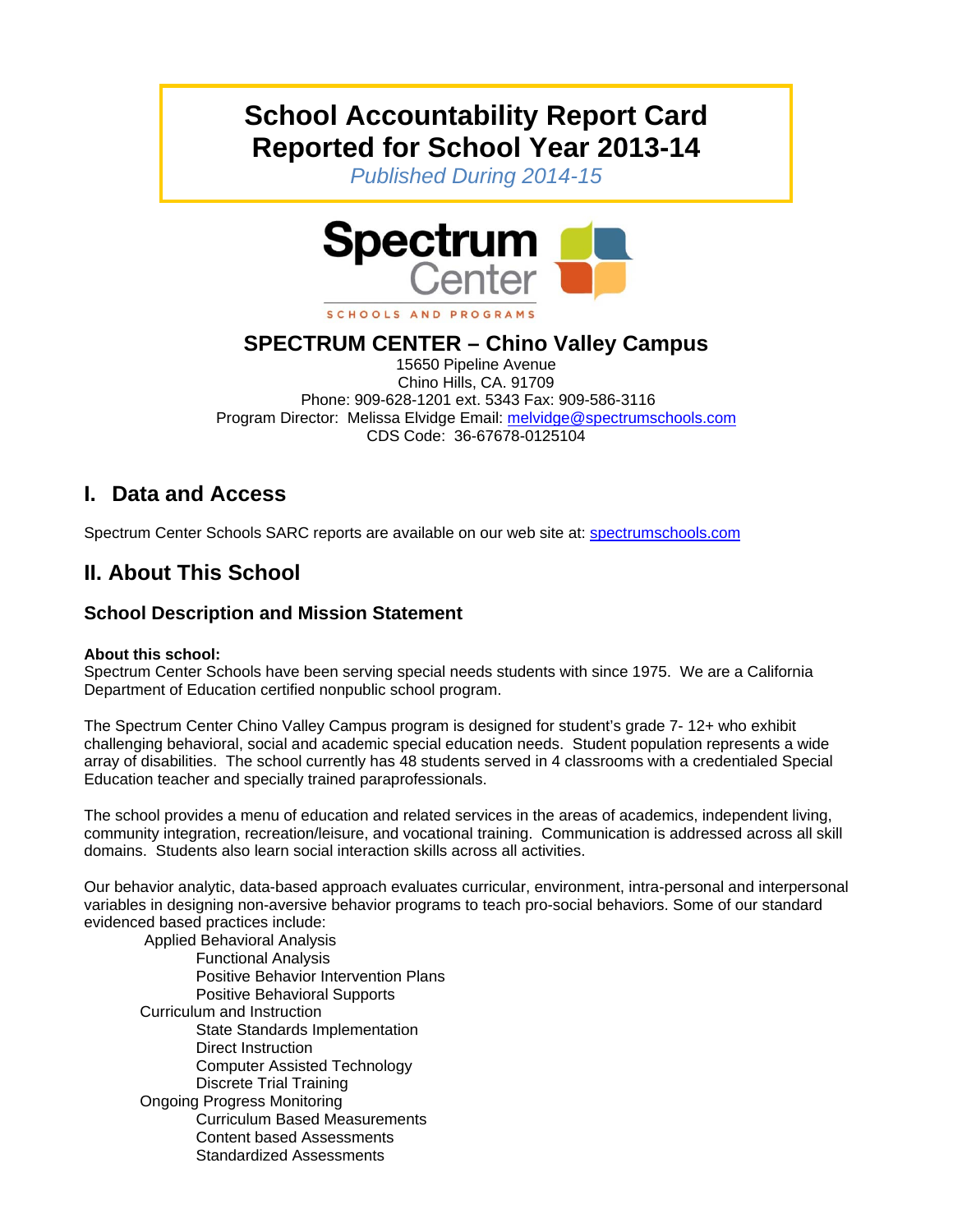Data is collected on academic achievement and on each Individualized Educational Plan (IEP) goal weekly. The data is reviewed monthly to assess the student's progress. Lessons plans are revised as needed to assure student learning. A progress report and/or report card is completed for every student and is provided to both the parent and LEA quarterly per the IEP and master contract.

Spectrum Center Schools monitor progress on targeted campus goals quarterly. An Internal Accountability Review is conducted annually.

#### **Mission Statement:**

Our mission is to provide personalized, evidence-based educational services for non-traditional learners in collaboration with families and public school districts.

#### **Opportunities for Parental Involvement**

Parents are involved in the student enrollment process, parent/teacher conferences, IEP development and approval.

There are opportunities for parents to attend school events such as, open house, talent show, and parent teacher conference. These events give parents/care-providers the opportunity to see what their children are learning and how much they are working on building their social skills. Parents/care-providers also have the opportunity to meet other parents/care-providers, which can help with finding out resources for their children and themselves.

Teachers communicate with parents on a daily or weekly basis to touch base and share how the child's day/week went as well as ask for parent input.

When needed, Spectrum Center has provided trainings to help parents with challenges at home, such as ABA principles, video modeling for those with Autism, as well as other training.

Parents will also have the opportunity to participate in the Western Association of Schools and Colleges (WASC) self-study accreditation process. We will seek their assistance to evaluate specific areas of our program through surveys, interviews and group meetings.

#### **Student Enrollment by Grade Level (School Year 2013-14)**

This table displays the number of students enrolled in each grade level (determined by age) at the school.

| <b>Grade Level</b> | <b>Number of Students</b> | <b>Grade Level</b>         | <b>Number of Students</b> |
|--------------------|---------------------------|----------------------------|---------------------------|
| Kindergarten       |                           | <b>Ungraded Elementary</b> |                           |
| Grade 1            |                           | Grade 9                    |                           |
| Grade 2            |                           | Grade 10                   |                           |
| Grade 3            |                           | Grade 11                   | 18                        |
| Grade 4            |                           | Grade 12                   | 13                        |
| Grade 5            |                           | <b>Ungraded HS</b>         |                           |
| Grade 6            |                           | <b>Post-Secondary</b>      | 32                        |
| Grade 7            |                           |                            |                           |
| Grade 8            |                           | <b>Total Enrollment</b>    | 72                        |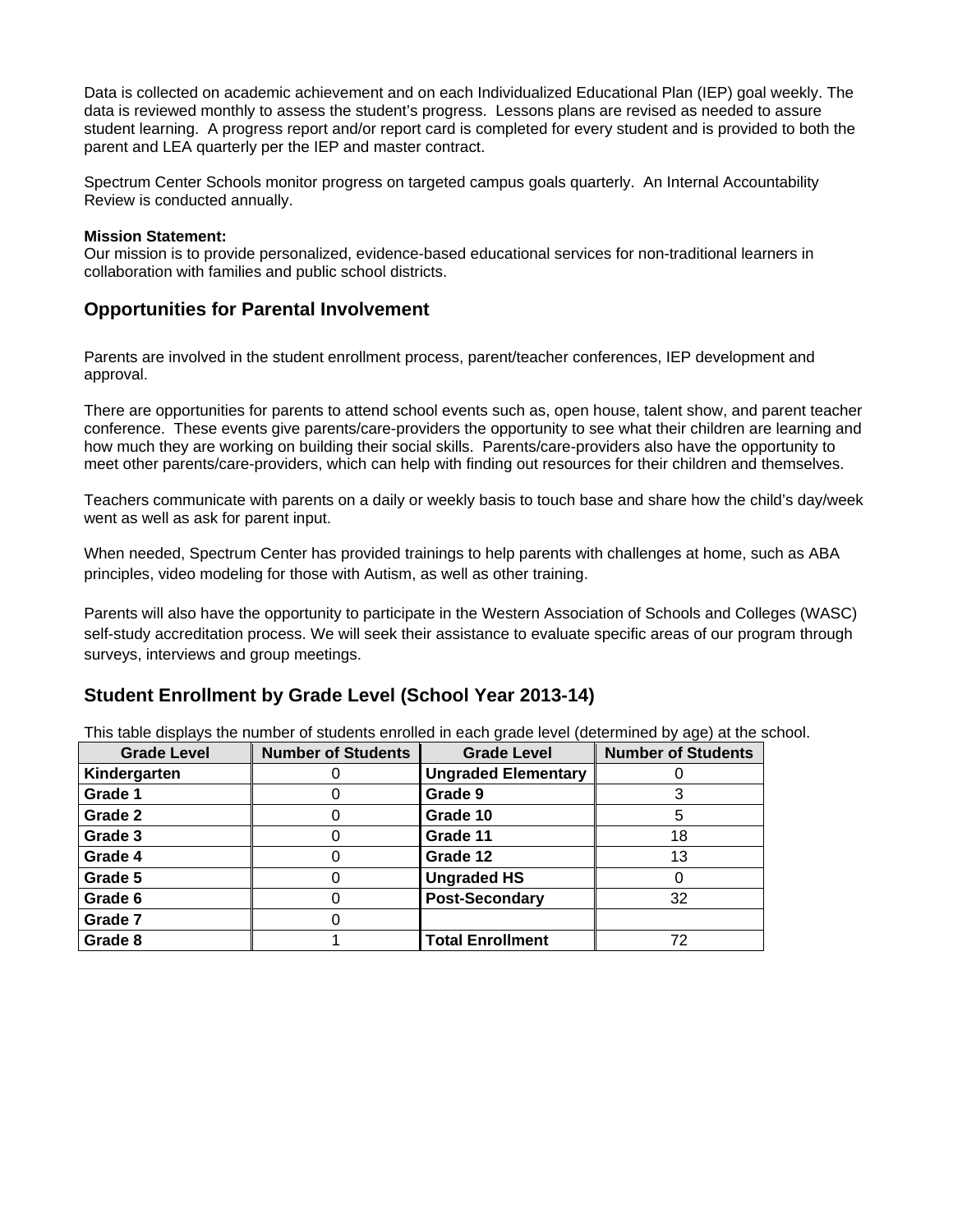





**Disability Eligibility**

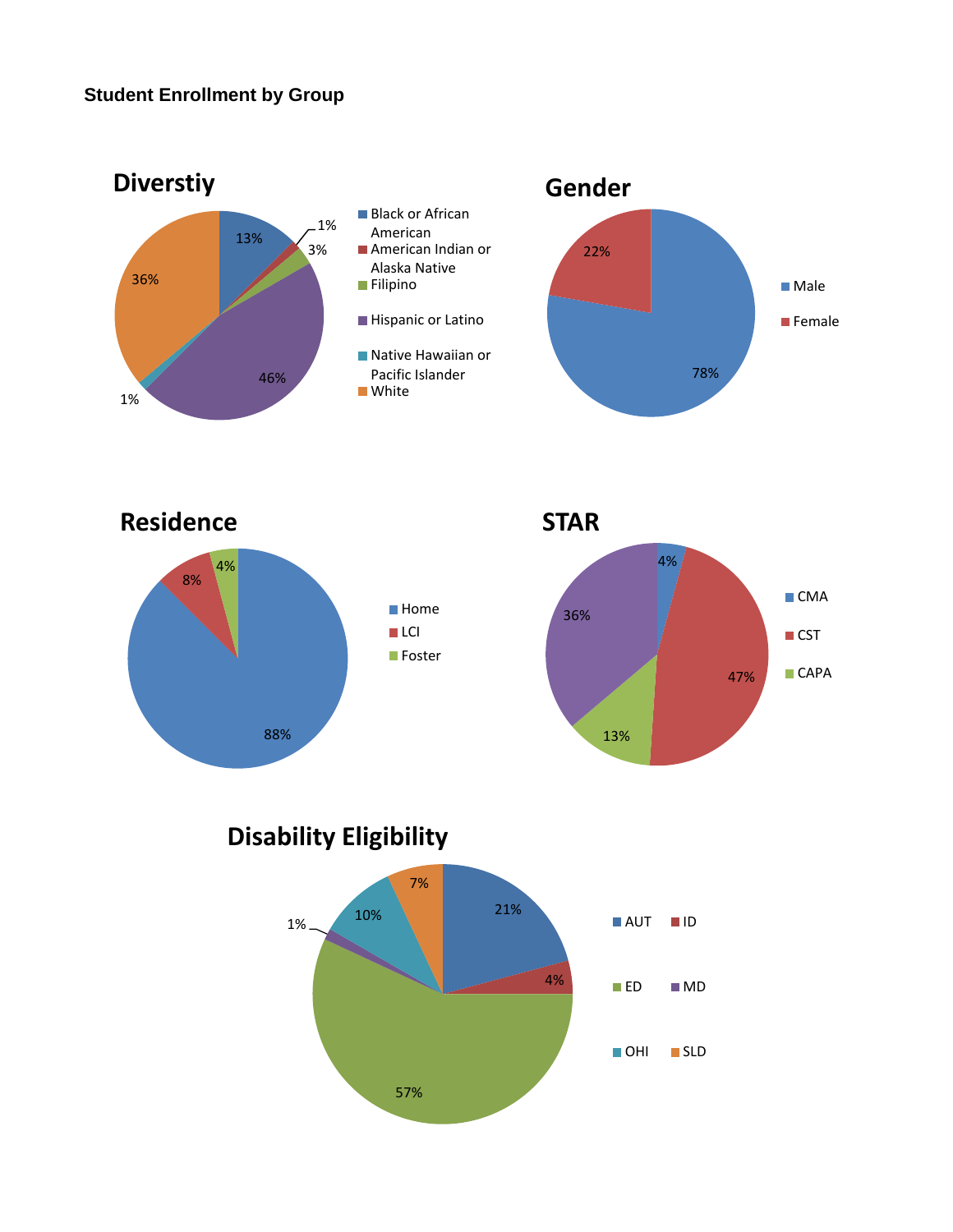## **Average Class Size**

Our model is to provide small classroom sizes; our classrooms can accommodate up to 12 students per classroom. Students are in classrooms according to grade, academic and function level. In the 2013-14 school years, the Spectrum Chino Valley Campus served an average of 48 students in 4 classrooms.

## **III. School Climate**

#### **School Safety Plan (School Year 2013-14)**

All staff receives required trainings including, but not limited to: 1<sup>st</sup> Aide/CPR, Hughes Bill, incident report writing, emergency preparedness, blood borne pathogens, student supervision, safety in the work place, sexual harassment, abuse reporting and universal precautions.

The campus Administration is responsible for monitoring monthly classroom safety and risk abatement checklist, maintaining adequate first aide and blood borne pathogen supplies and reviewing safety incidents as needed.

Morning sweeps of the grounds are conducted by the Administration to insure the campus is secure and free from dangerous debris.

Chino Valley Campus has a system of training and drills to address the need for safety should disaster strike the campus during business hours.

- 1. The Administration conducts monthly fire drills with staff and students.
- 2. Duck and Cover drills are coordinated by the Administration and are implemented once a month with students.
- 3. Emergency Preparedness Training takes place annually. The training consists of earthquake building damage disaster, shelter in place and violent intruder protection.

An emergency preparedness drill is conducted annually with staff to practice what is covered in the Emergency Preparedness Training.

Emergency preparedness includes monthly fire drills, monthly earthquake drills, monthly OSHA building checks, an annual fire inspection and an annual disaster drill which includes earthquake preparedness, shelter in place, violent intruder protection and an annual exposure control plan.

### **Suspensions and Expulsions**

| Rate               | <b>School</b> |         |         |  |
|--------------------|---------------|---------|---------|--|
|                    | 2011-12       | 2012-13 | 2013-14 |  |
| <b>Suspensions</b> |               |         |         |  |
| <b>Expulsions</b>  |               |         |         |  |

## **IV. School Facilities**

### **School Facility Conditions and Improvement Plan (School Year 2014-15)**

The Spectrum Center Chino Valley Campus is located on site at the Chino Valley Alternative Education Center, located at 15650 Pipeline Avenue, Chino Hills, CA. The school opened at this site in 2012. The school area of the building has 6 classrooms and administrative offices.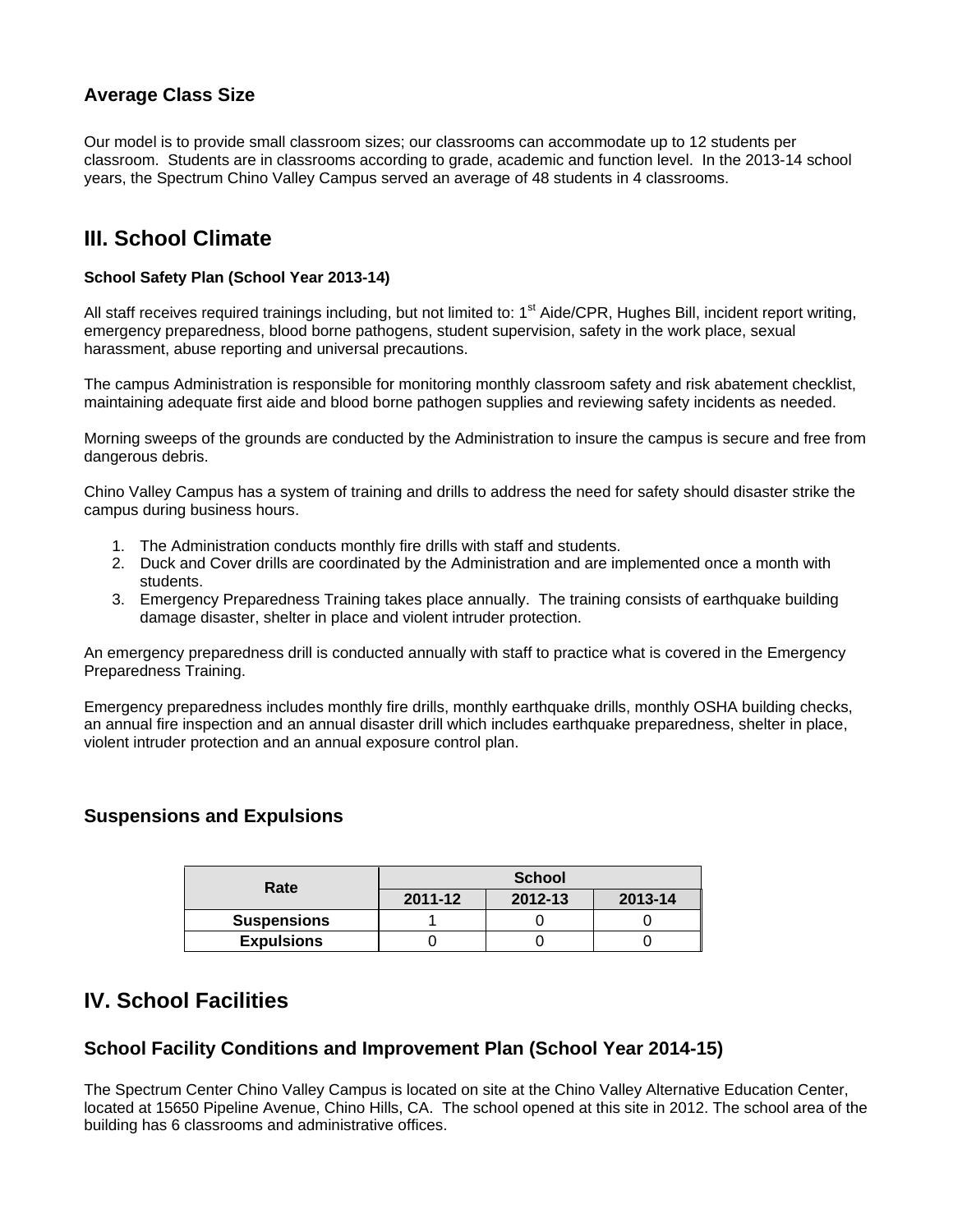#### **Maintenance and Repair:**

The Administration is responsible for all campus repairs and coordinates with the District Maintenance Specialist to ensure repairs are completed.

#### **Cleaning Process and Schedule:**

Our campus contracts with a cleaning service company in order to ensure that all classrooms, offices, cafeteria, and restrooms are cleaned on a daily basis.

#### **Modernizing or New School Construction Projects:** NA

### **School Facility Good Repair Status (School Year 2014-15)**

|                                                                                  | <b>Repair Status</b> |         |      |      | <b>Repair Needed and</b>       |  |
|----------------------------------------------------------------------------------|----------------------|---------|------|------|--------------------------------|--|
| <b>System Inspected</b>                                                          | <b>Exemplary</b>     | Good    | Fair | Poor | <b>Action Taken or Planned</b> |  |
| Systems: Gas Leaks,<br>Mechanical/HVAC,<br>Sewer                                 |                      | $\star$ |      |      | n/a                            |  |
| <b>Interior: Interior</b><br><b>Surfaces</b>                                     |                      | $\star$ |      |      | n/a                            |  |
| <b>Cleanliness: Overall</b><br>Cleanliness, Pest/<br>Vermin Infestation          |                      | $\star$ |      |      | n/a                            |  |
| <b>Electrical: Electrical</b>                                                    |                      | $\star$ |      |      | n/a                            |  |
| <b>Restrooms/Fountains:</b><br>Restrooms, Sinks/<br>Fountains                    |                      | $\star$ |      |      | n/a                            |  |
| Safety: Fire Safety,<br><b>Hazardous Materials</b>                               |                      | $\star$ |      |      | n/a                            |  |
| <b>Structural: Structural</b><br>Damage, Roofs                                   |                      | $\star$ |      |      | n/a                            |  |
| <b>External:</b><br>Playground/School<br>Grounds, Windows/<br>Doors/Gates/Fences |                      | $\star$ |      |      | n/a                            |  |
| <b>Overall Rating</b>                                                            |                      | $\star$ |      |      | n/a                            |  |

## **V. Teachers**

#### **Teacher Credentials**

| <b>Teachers</b>                                  | <b>School</b> |         |         |  |
|--------------------------------------------------|---------------|---------|---------|--|
|                                                  | 2011-12       | 2012-13 | 2013-14 |  |
| <b>Number of campus classrooms</b>               |               |         |         |  |
| <b>Clear Level 2</b>                             |               |         |         |  |
| <b>Preliminary Level 1</b>                       |               |         |         |  |
| <b>UIP</b>                                       |               |         |         |  |
| <b>PIP/STSP</b>                                  |               |         |         |  |
| <b>Emergency Substitute (Classroom</b><br>Aides) |               |         |         |  |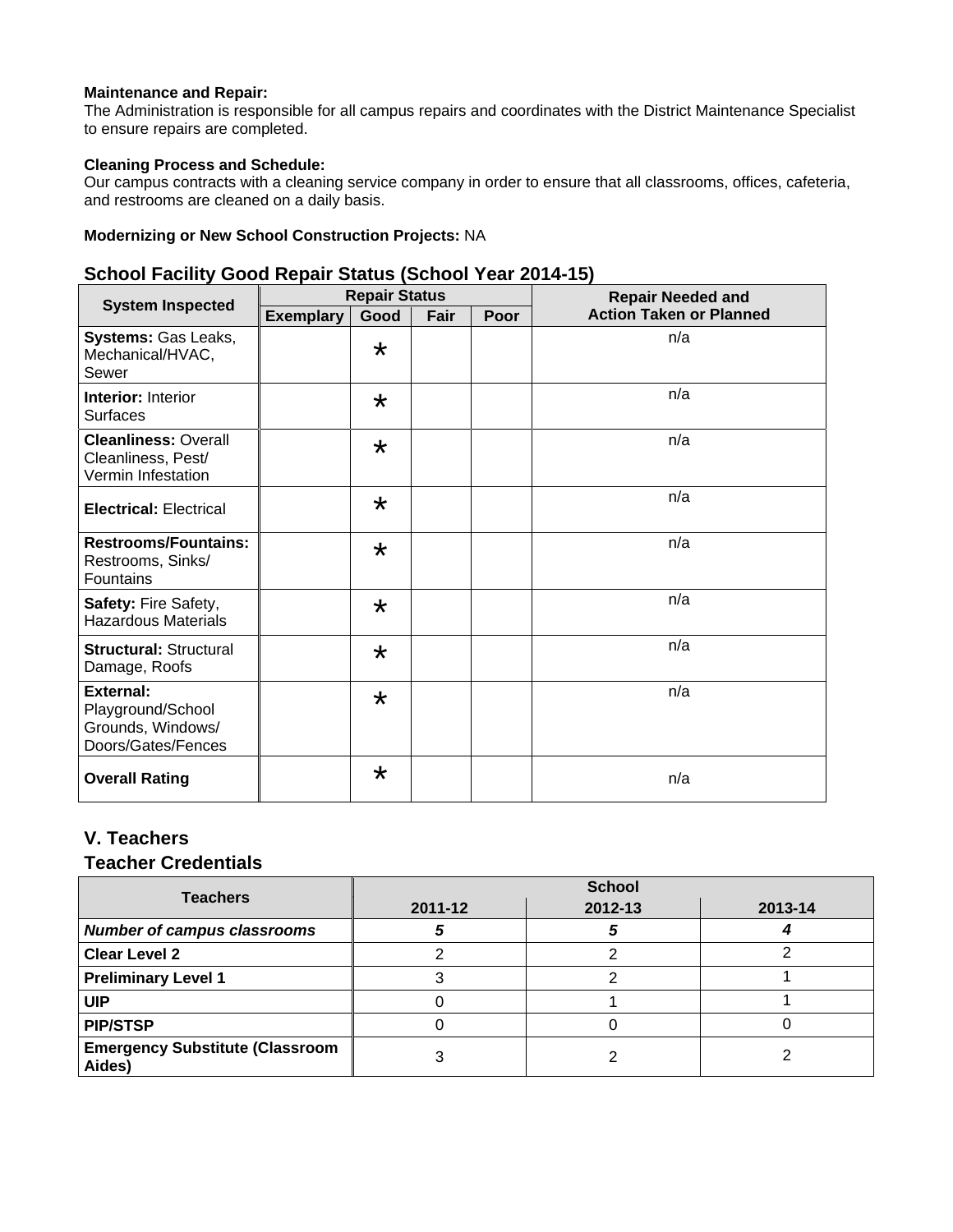## **VI. Support Staff**

### **Other Support Staff (School Year 2013-14)**

| <b>Title</b>                                    | <b>Number of FTE</b><br><b>Assigned to</b><br><b>School</b> |
|-------------------------------------------------|-------------------------------------------------------------|
| <b>Senior Behavior Analyst</b>                  |                                                             |
| <b>Curriculum and Instruction Specialist</b>    |                                                             |
| <b>Education Coordinator</b>                    | 0                                                           |
| <b>Therapists</b>                               | $\mathcal{P}$                                               |
| <b>Speech/Language/Hearing Specialist</b>       |                                                             |
| <b>Occupational Therapists</b>                  |                                                             |
| <b>Adapted Physical Education</b>               |                                                             |
| <b>Transportation Support</b>                   | 0                                                           |
| <b>Behavioral/Instructional Classroom Aides</b> | 8                                                           |

## **VII. Curriculum and Instructional Materials**

## **Instructional Materials (School Year 2014-15)**

Each student at CST and CMA level has a text book which matches the SBE or the local LEA's adapted text books in each academic area at his/her grade level. In addition Spectrum Center provides supplemental materials as appropriate to match the students' learning patterns.

| <b>Core Curriculum Area</b>       | Quality, Currency,<br>and Availability of<br><b>Textbooks and</b><br><b>Instructional</b><br>Materials * Need to<br>import the campus'<br><b>Materials form</b> | <b>Percent of Pupils</b><br><b>Who Lack Their Own</b><br><b>Assigned Textbooks</b><br>and/or<br><b>Instructional</b><br><b>Materials</b> | <b>Most Recent SBE or</b><br><b>Local Governing</b><br><b>Agency Approved</b><br><b>Textbooks and</b><br><b>Instructional</b><br><b>Materials</b> |
|-----------------------------------|-----------------------------------------------------------------------------------------------------------------------------------------------------------------|------------------------------------------------------------------------------------------------------------------------------------------|---------------------------------------------------------------------------------------------------------------------------------------------------|
| <b>Reading/Language Arts</b>      | $\star$                                                                                                                                                         | $O\%$                                                                                                                                    | yes                                                                                                                                               |
| <b>Mathematics</b>                | $\star$                                                                                                                                                         | $O\%$                                                                                                                                    | ves                                                                                                                                               |
| <b>Science</b>                    | $\star$                                                                                                                                                         | O%                                                                                                                                       | ves                                                                                                                                               |
| <b>History-Social Science</b>     | $\star$                                                                                                                                                         | O%                                                                                                                                       | yes                                                                                                                                               |
| <b>Foreign Language</b>           | $\star$                                                                                                                                                         | O%                                                                                                                                       | yes                                                                                                                                               |
| <b>Health</b>                     | $\star$                                                                                                                                                         | $O\%$                                                                                                                                    | ves                                                                                                                                               |
| <b>Visual and Performing Arts</b> | $\star$                                                                                                                                                         | $O\%$                                                                                                                                    | yes                                                                                                                                               |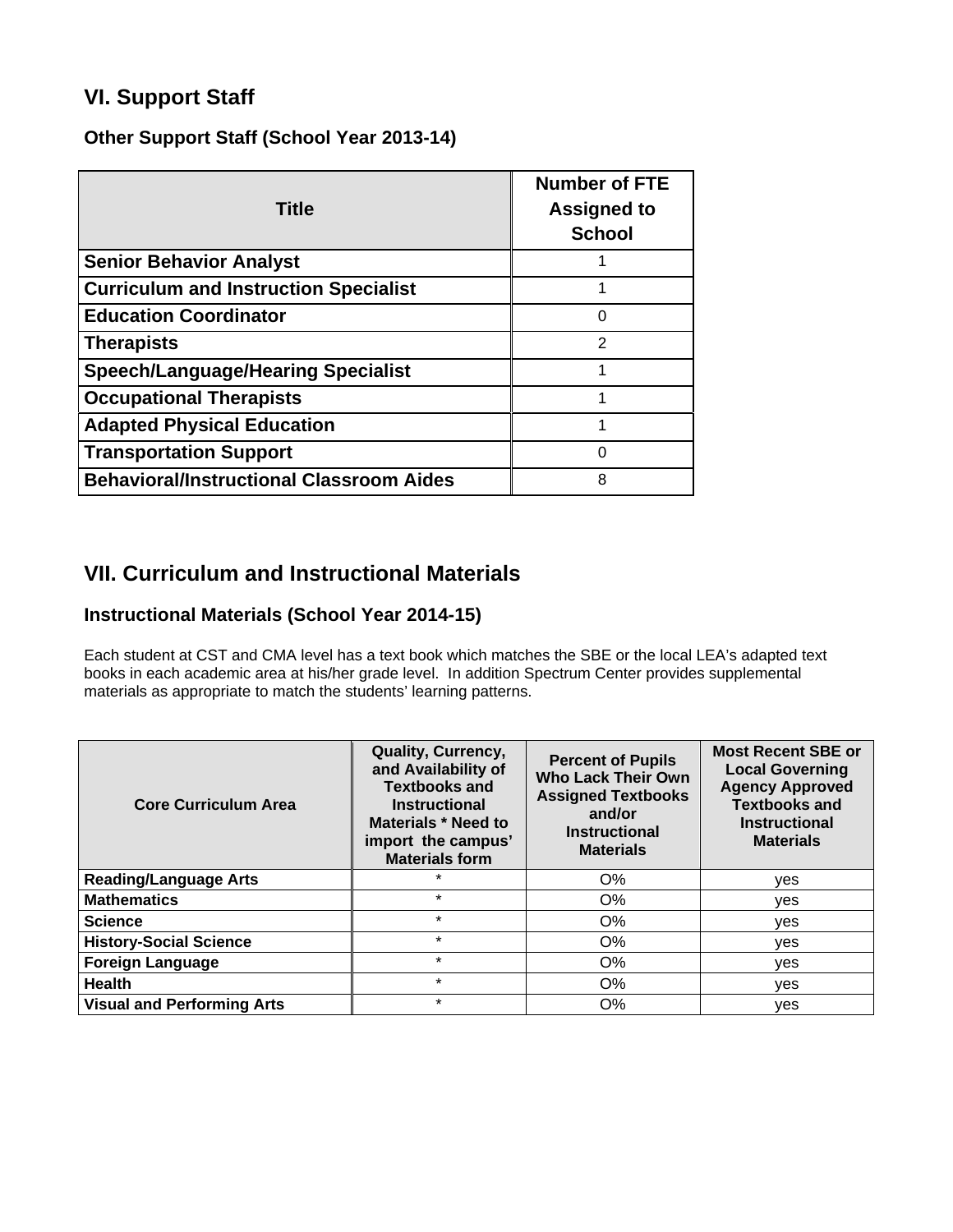| Grade<br>Level | Core<br>Subject<br>Abbrev. | <b>Current Textbooks and</b><br><b>Instructional Materials</b> | ISBN#`    | Year of<br><b>Publication</b> | <b>Publisher</b>     | <b>State</b><br>Adopted<br>$(K-8)$ |
|----------------|----------------------------|----------------------------------------------------------------|-----------|-------------------------------|----------------------|------------------------------------|
|                | ELA                        | Language of Literature                                         | 618115722 | 2002                          | McDougal Littell     | Υ                                  |
| 8              | ELA                        | Language of Literature                                         | 618115730 | 2002                          | McDougal Littell     | Υ                                  |
| 7              | MAT                        | Pre-Algebra                                                    | 30923166  | 2008                          | Holt                 | Y                                  |
| 8              | <b>MAT</b>                 | Algebra 1                                                      | 30358272  | 2008                          | Holt                 | Υ                                  |
| 7              | <b>SCI</b>                 | Focus on Life Science                                          | 132012723 | 2008                          | <b>Prentice Hall</b> | Υ                                  |
| 8              | <b>SCI</b>                 | Focus on Physical Science                                      | 132012707 | 2008                          | <b>Prentice Hall</b> | Υ                                  |
| 7              | <b>SS</b>                  | World History - Medieval to<br>Early Modern Times              | 30733995  | 2006                          | Holt                 | Υ                                  |
| 8              | <b>SS</b>                  | US History - Independence<br>to 1914                           | 30412285  | 2006                          | Holt                 | Υ                                  |

| Grade<br>Level | Core<br>Subject<br>Abbrev. | <b>Current Textbooks and</b><br><b>Instructional Materials</b> | ISBN#     | Year of<br><b>Publication</b> | Publisher            | Name of<br>District(s) of<br>Alignment |
|----------------|----------------------------|----------------------------------------------------------------|-----------|-------------------------------|----------------------|----------------------------------------|
| 9              | <b>ELA</b>                 | Literature - Gold Level                                        | 130548057 | 2002                          | <b>Prentice Hall</b> | Chino Valley USD                       |
| 10             | <b>ELA</b>                 | Literature - Platinum Level                                    | 130548065 | 2002                          | <b>Prentice Hall</b> | Chino Valley USD                       |
| 11             | <b>ELA</b>                 | Literature - The American<br>Experience                        | 130548073 | 2002                          | <b>Prentice Hall</b> | Chino Valley USD                       |
| 12             | <b>ELA</b>                 | Literature - The British<br>Tradition                          | 130548081 | 2002                          | <b>Prentice Hall</b> | Chino Valley USD                       |
| 9              | <b>MAT</b>                 | Algebra 1                                                      | 30923395  | 2008                          | Holt                 | Chino Valley USD                       |
| 10             | <b>MAT</b>                 | Geometry                                                       | 30923456  | 2008                          | Holt                 | Chino Valley USD                       |
| 11             | <b>MAT</b>                 | Algebra 2                                                      | 30923517  | 2008                          | Holt                 | Chino Valley USD                       |
| 9              | SCI                        | <b>Earth Science</b>                                           | 131258524 | 2006                          | <b>Prentice Hall</b> | Chino Valley USD                       |
| 10             | SCI                        | Biology                                                        | 132013525 | 2007                          | <b>Prentice Hall</b> | Chino Valley USD                       |
| 10             | <b>SS</b>                  | World History - The<br>Modern World                            | 131299771 | 2007                          | <b>Prentice Hall</b> | Chino Valley USD                       |
| 11             | <b>SS</b>                  | American Anthem -<br><b>Modern American History</b>            | 30432996  | 2007                          | Holt                 | Chino Valley USD                       |
| 12             | <b>SS</b>                  | <b>US Government -</b><br>Democracy in Action                  | 78747625  | 2008                          | Glencoe              | Chino Valley USD                       |
| 12             | <b>SS</b>                  | Economics - Principals in<br>Action                            | 131334875 | 2007                          | <b>Prentice Hall</b> | Chino Valley USD                       |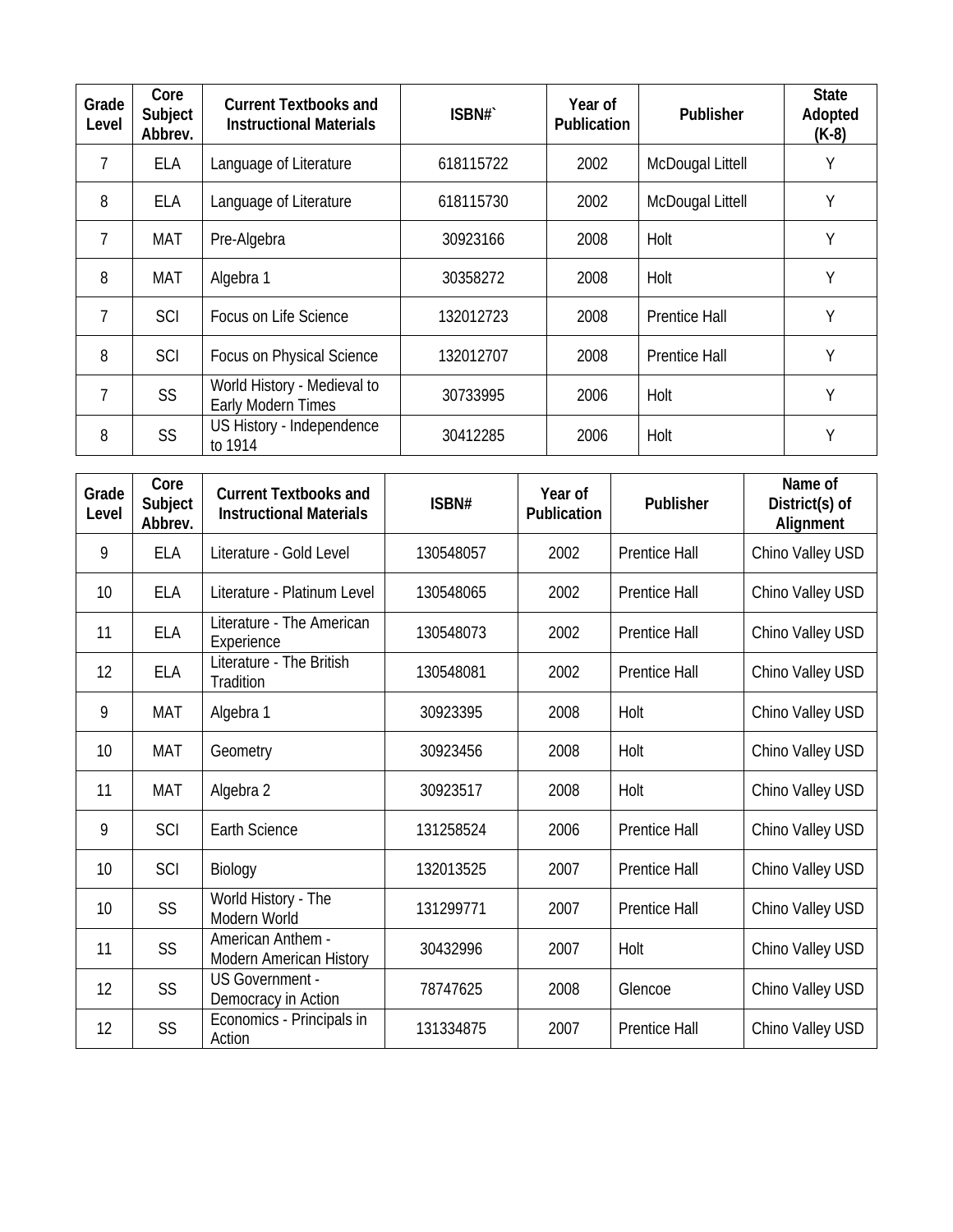## **VIII. School Finances**

### **Expenditures per Pupil (Fiscal Year 2013-14)**

| Total Dollars | <b>Dollars per student</b> | <b>Average Teacher Salary</b> |
|---------------|----------------------------|-------------------------------|
| 532.390<br>D  | \$22,183                   | \$46,117                      |

### **Types of Services Provided**

Spectrum Center Schools works cooperatively with local school districts to develop a customized curriculum for each student based on the student's Individual Education Program (IEP), abilities, interests and goals. The Spectrum Center Schools meet state education standards and are based on the principals of Applied Behavior Analysis (ABA). ABA is a discipline devoted to the understanding and improvement of human behavior. Spectrum's ABA curriculum includes specific strategies for preventing behaviors of concern, teaching alternative appropriate behavior, teaching self-control strategies, improving learning skills and responding to behaviors of concern in a safe and respectful manner.

Spectrum Center Schools serve students with emotional disturbance or developmental disabilities who benefit from a consistent and structured program, with an emphasis on a successful transition to a less restrictive environment. The students receive individualized instruction in academic, social and behavioral skills, including independent living and vocational skills in a low student to instructor ratio.

Spectrum Center Schools also serve students with autism, who receive a continuum of specialized education services in dedicated classrooms. Applied Behavior Analysis is the foundation of Spectrum's approach to teaching children with autism in an environment that is predictable, consistent, structured and positive. Spectrum's curriculum for students with autism in highly structured involves repeated presentation of instruction and focuses on communication, behavior, social and academic skills in a low student to instructor ratio.

Therapy related services are provided by Spectrum Chino Valley Campus per the students Individual Education Program and all other services Speech and Language Therapy, Occupational Therapy, Adapted Physical Education, and Assistive Technology are provided by the District.

### **Teacher and Administrative Salaries (Fiscal Year 2013-14)**

| Category                        | <b>Spectrum Schools</b><br><b>Amount</b> | <b>State Average</b><br>(ADA < 1,500) |
|---------------------------------|------------------------------------------|---------------------------------------|
| <b>Beginning Teacher Salary</b> | \$38,140                                 | \$38,592                              |
| <b>Mid-Range Teacher Salary</b> | \$48,628                                 | \$55,764                              |
| <b>Highest Teacher Salary</b>   | \$53,560                                 | \$72,219                              |
| <b>Average Director Salary</b>  | \$84,312                                 | \$90,207                              |

## **IX. Student Performance**

### **Standardized Testing and Reporting**

Scores are not shown when the number of students with data is ten or less because it is too small for statistical accuracy and to protect student privacy. Districts and Parents receive test results. The Campus does not always receive them from the LRE. Not enough test results were received to provide an accurate report.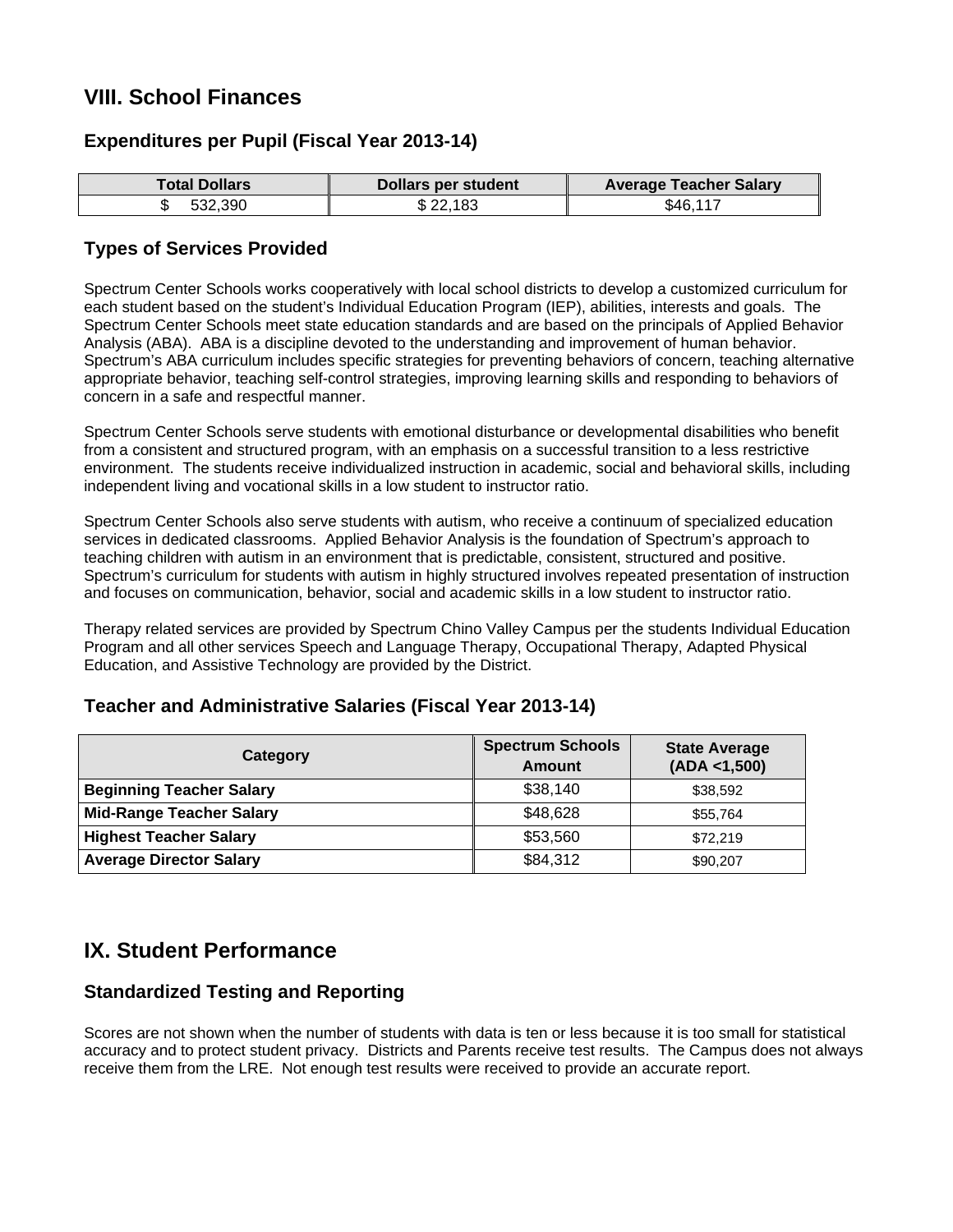## **Other Student Outcome Data**

#### **Chino DI Math Fluency**





#### **DI Math Fluency Students**

DI math fluency scores were available for 17 Chino students. On average the students improved their number of correct math facts from 9.29 to 22.71, total math facts from 17.65 to 26.94, and percent correct from 46.96% to 84.97%.

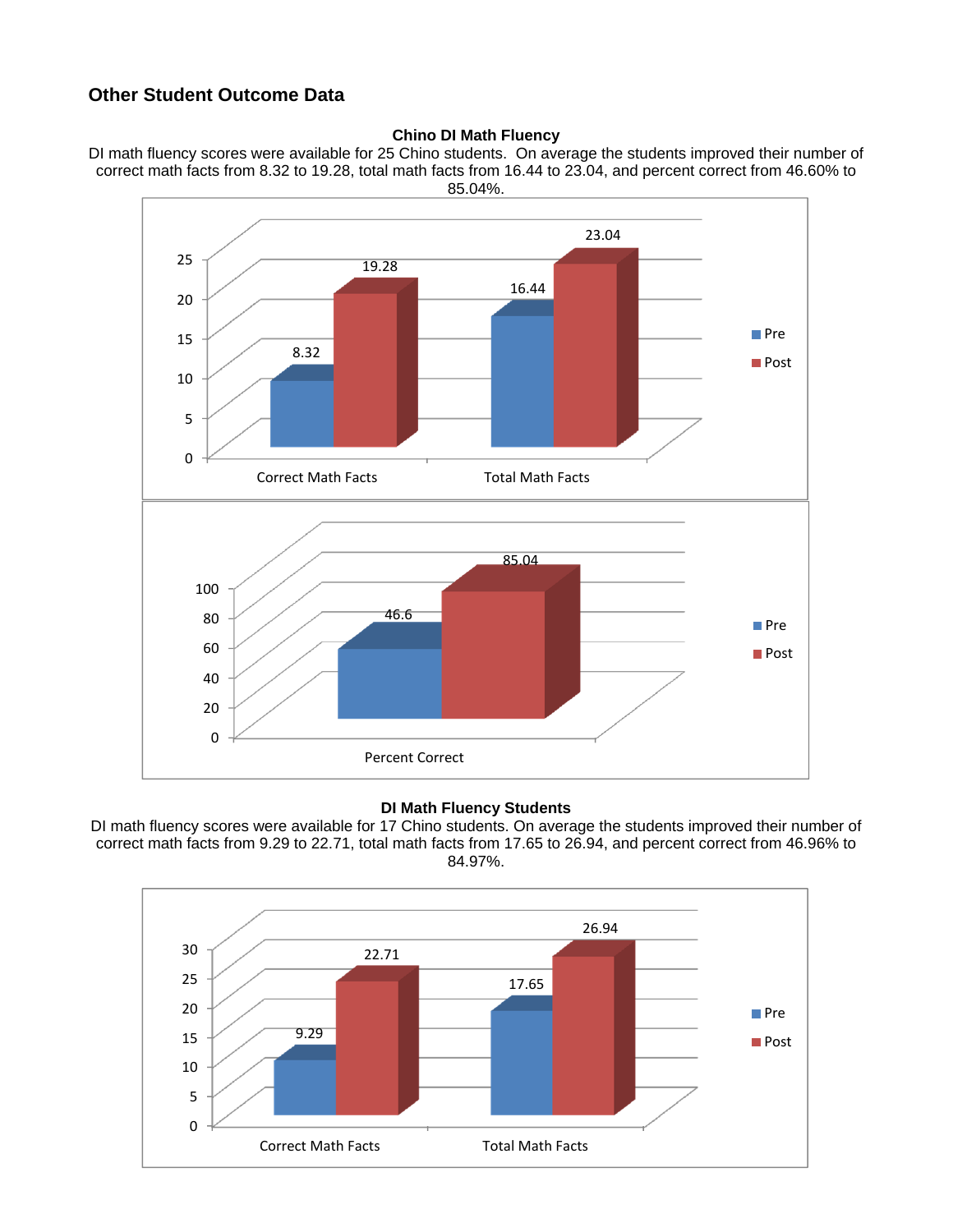

#### **Chino Pearson Math**

Pearson math scores were available for 20 Chino students from the fall and spring. On average the students improved their Pearson grade level score from 5.11 to 5.41.



#### **Pearson Math Students**



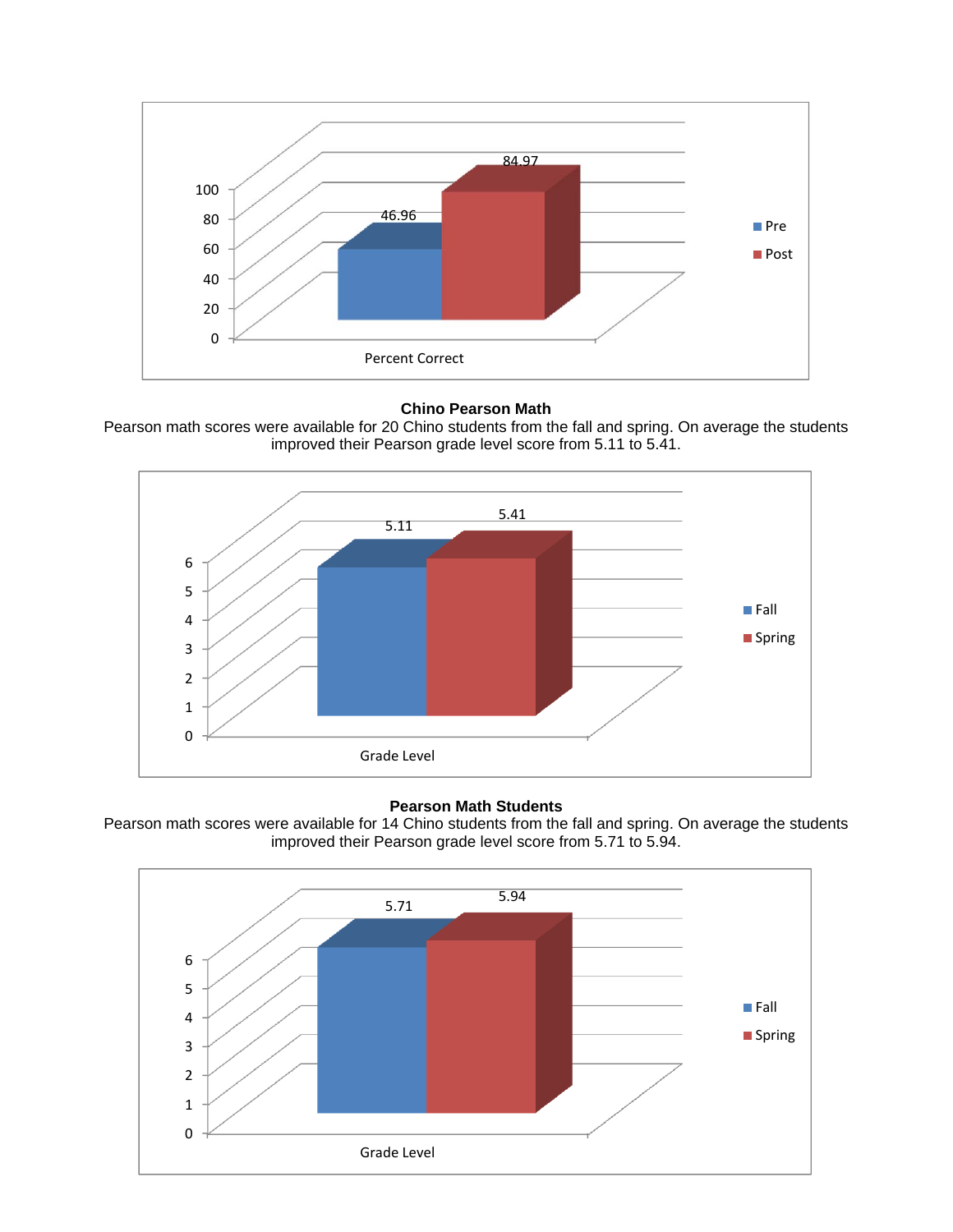#### **Chino Reading Fluency**

Reading fluency scores were available for 22 Chino students from the beginning and end of the school year. On average these students slightly improved their number of words read from 137.41 to 138.77, while slightly decreasing their accuracy from 99.07% to 98.52%.



#### **Reading Fluency Students**

Reading fluency scores were available for 15 Chino students. On average, these students improved their words read from 148.93 to 154.27, while basically maintaining their accuracy with rates of 99.52% and 99.27%.

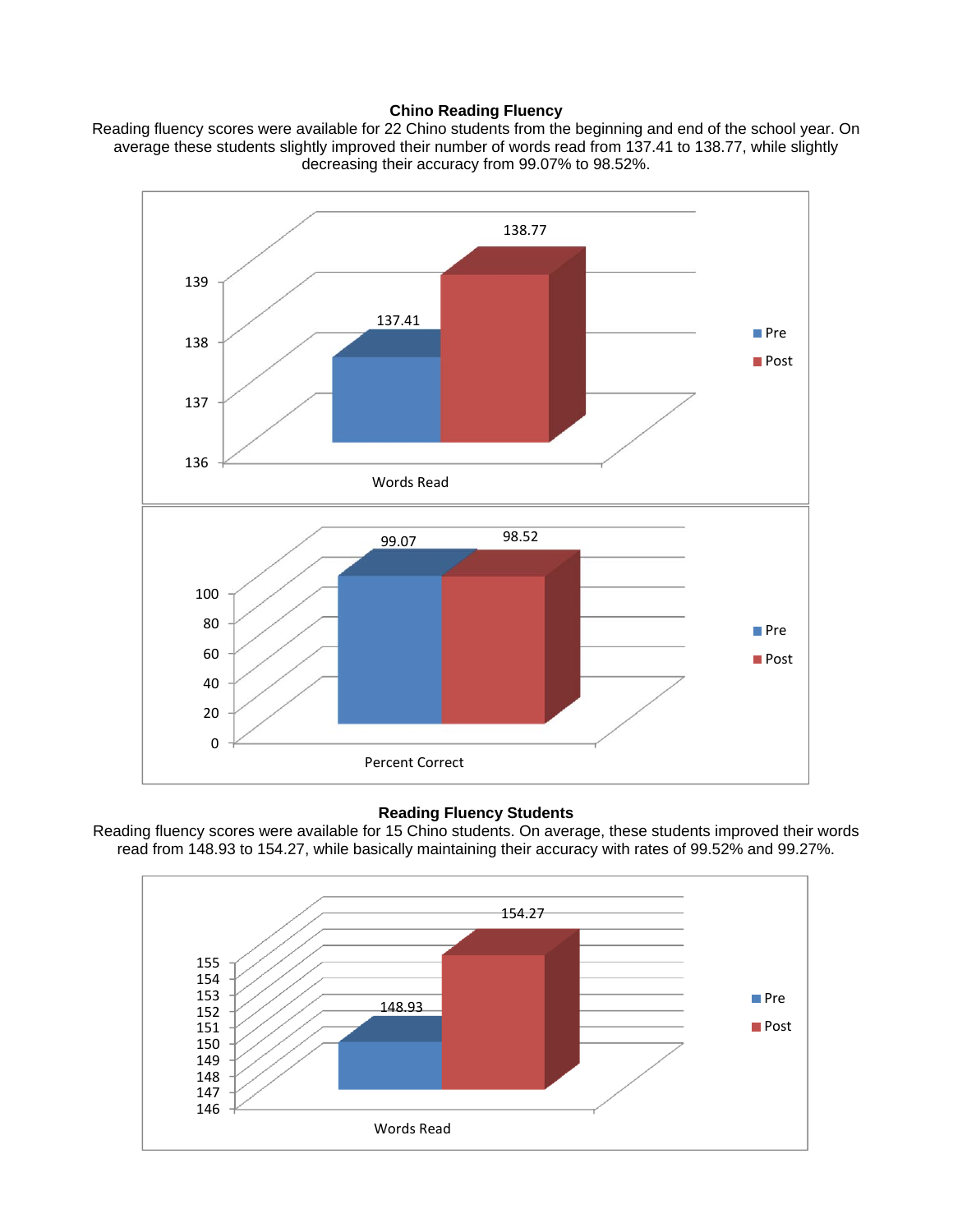

#### **Chino BRI**

BRI scores were available for 12 Chino students. On average the students improved their word recognition scores from 7.96 to 9.50 and their comprehension scores from 7.33 to 8.67.



#### **Chino Writing Fluency**



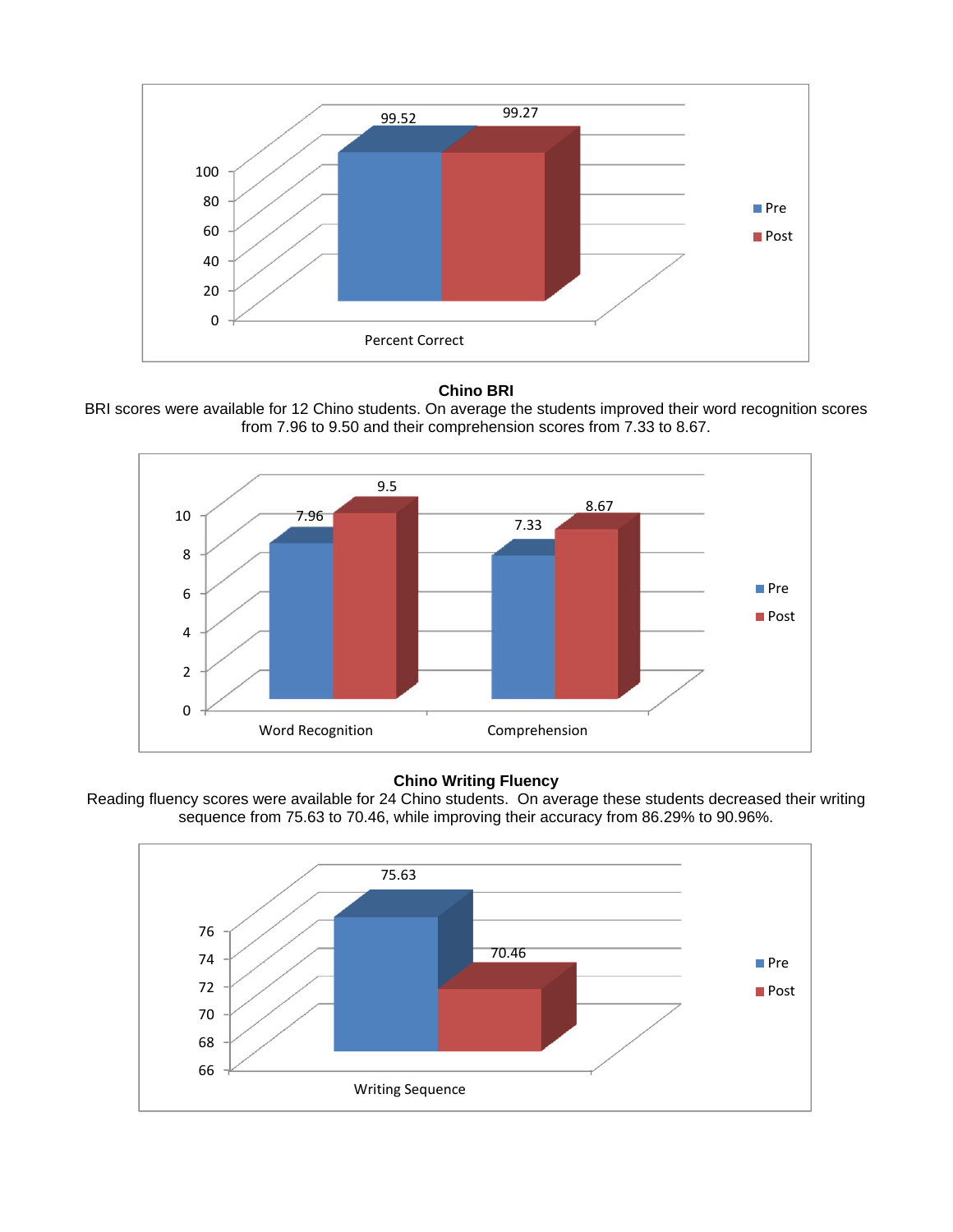

#### **Writing Fluency Students**

Writing fluency scores were available for 17 Chino students. On average, these students decreased their writing sequence from 93.29 to 74.29, while improving their accuracy from 90.63% to 93.78%.

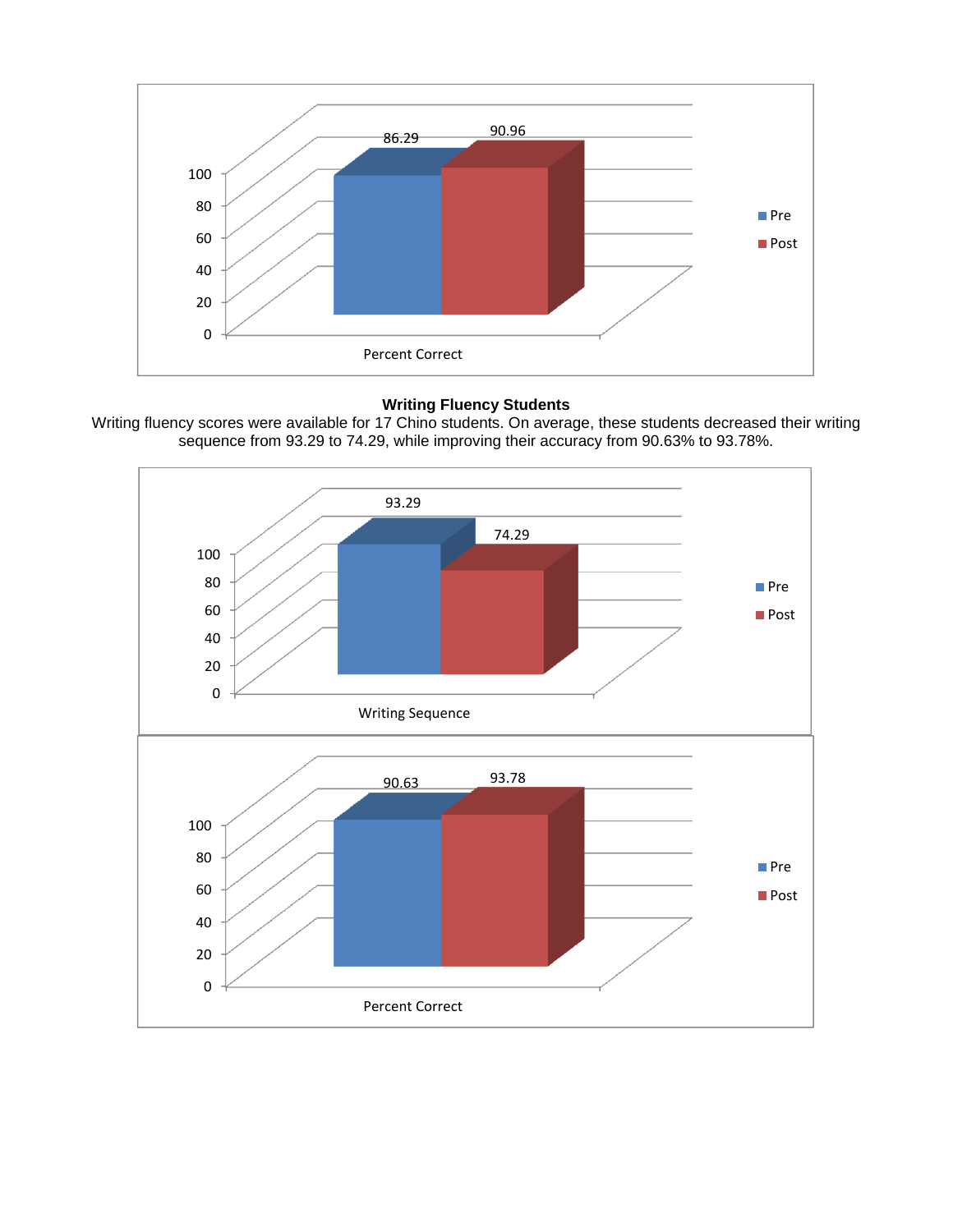#### **Chino WJIII**

WJIII scores were available for 16 Chino students from the 2012-2013 and 2013-2014 school years. These students' average scores are listed in the table below. The students showed improvement on all subjects other than math calculations and math applied problem solving.

|                                     | 2012-2013 | 2013-2014 |
|-------------------------------------|-----------|-----------|
| <b>Letter/Word Recognition</b>      | 9.79      | 11.42     |
| <b>Reading Comprehension</b>        | 9.03      | 8.11      |
| <b>Writing Fluency</b>              | 7.90      | 8.48      |
| <b>Math Calculations</b>            | 6.82      | 6.28      |
| <b>Math Applied Problem Solving</b> | 7.01      | 6.73      |



#### **WJIII Students**

WJIII scores were available for 11 Chino students from the 2012-2013 and 2013-2014 school years. These students' average scores are listed in the table below. The students showed improvement on all subjects other than reading comprehension and math calculations.

|                                     | 2012-2013 | 2013-2014 |
|-------------------------------------|-----------|-----------|
| <b>Letter/Word Recognition</b>      | 10.34     | 12.01     |
| <b>Reading Comprehension</b>        | 10.02     | 8.10      |
| <b>Writing Fluency</b>              | 8.39      | 8.52      |
| <b>Math Calculations</b>            | 6.85      | 6.33      |
| <b>Math Applied Problem Solving</b> | ճ 77      | 6.90      |

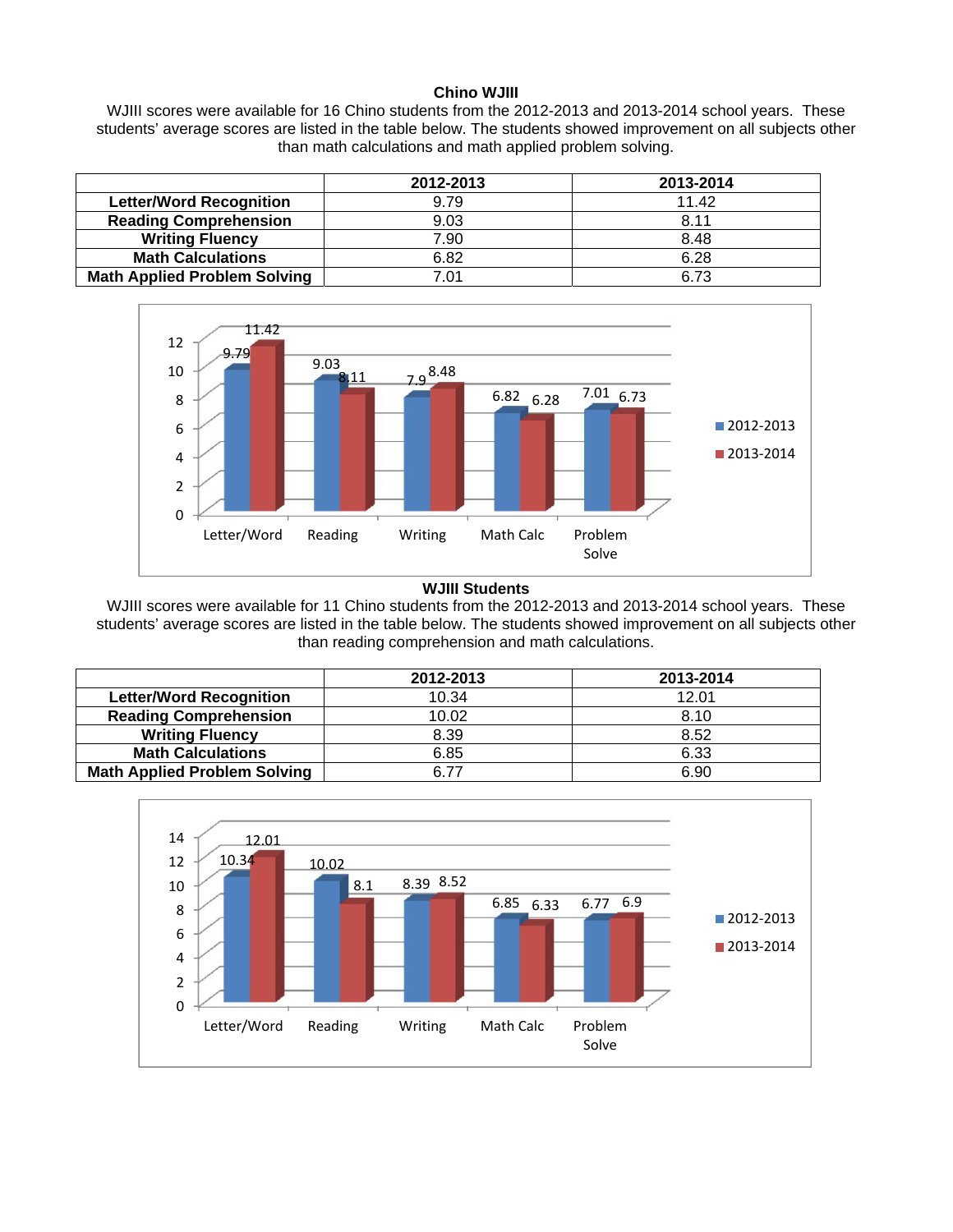The IEP goal data indicate the percent of goals in which the students reached the third benchmark or better at the time of his/her annual. The behavioral progress data indicate the percentage of challenging behaviors targeted in a formal behavior intervention plan that had a 10% decrease or better at the time of the annual IEP.



IEP Goal Progress (3rd Benchmark or Better)

## **X. Accountability**

## **California Department of Education Certification (CDE)**

The Spectrum Center Schools are all certified by the California Department of Education.

### **Schools Commission of the Western Association of Schools and Colleges Accreditation (WASC)**

The Spectrum Center Schools are all fully accredited by the Schools Commission of the Western Association of Schools and Colleges.

### **Academic Performance Index (API)**

The API is not applicable to Non Public Schools.

## **XI. Postsecondary Preparation**

## **Completion of High School Graduation Requirements**

Data is not shown when the number of students with data is ten or less to protect student privacy.

## **XII. Instructional Planning and Scheduling**

Spectrum Center Chino Valley Campus offers teaching staff receive a stipend every year in order to help continue their education and other teaching staff have access Spectrum Center scholarships. All staff are required to complete a one-month training CD called BEST, which encompasses our Mission Statement, philosophies of teaching, strategies for supervision, ABA principles, data taking and safety in the classroom.

All of our staff are required to attend a three day training called Pro-ACT. This gives them the opportunity to learn positive behavioral management. Throughout the school year teaching staff receive trainings, when appropriate, in using Boardmaker, PECS, TEACCH, Token Economy Systems, and social skills strategies. Before the beginning of each school year, three to five days are designated as teacher training days. Staff receive the required trainings, such as: CPR, 1st aid, Hughes Bill, Incident Report writing, Emergency Preparedness, Bloodborne Pathogens, Student Supervision, FMLA/ Safety in the Workplace, and Universal Precautions. Spectrum Center Schools provide continual training as well as dedicated staff training days.